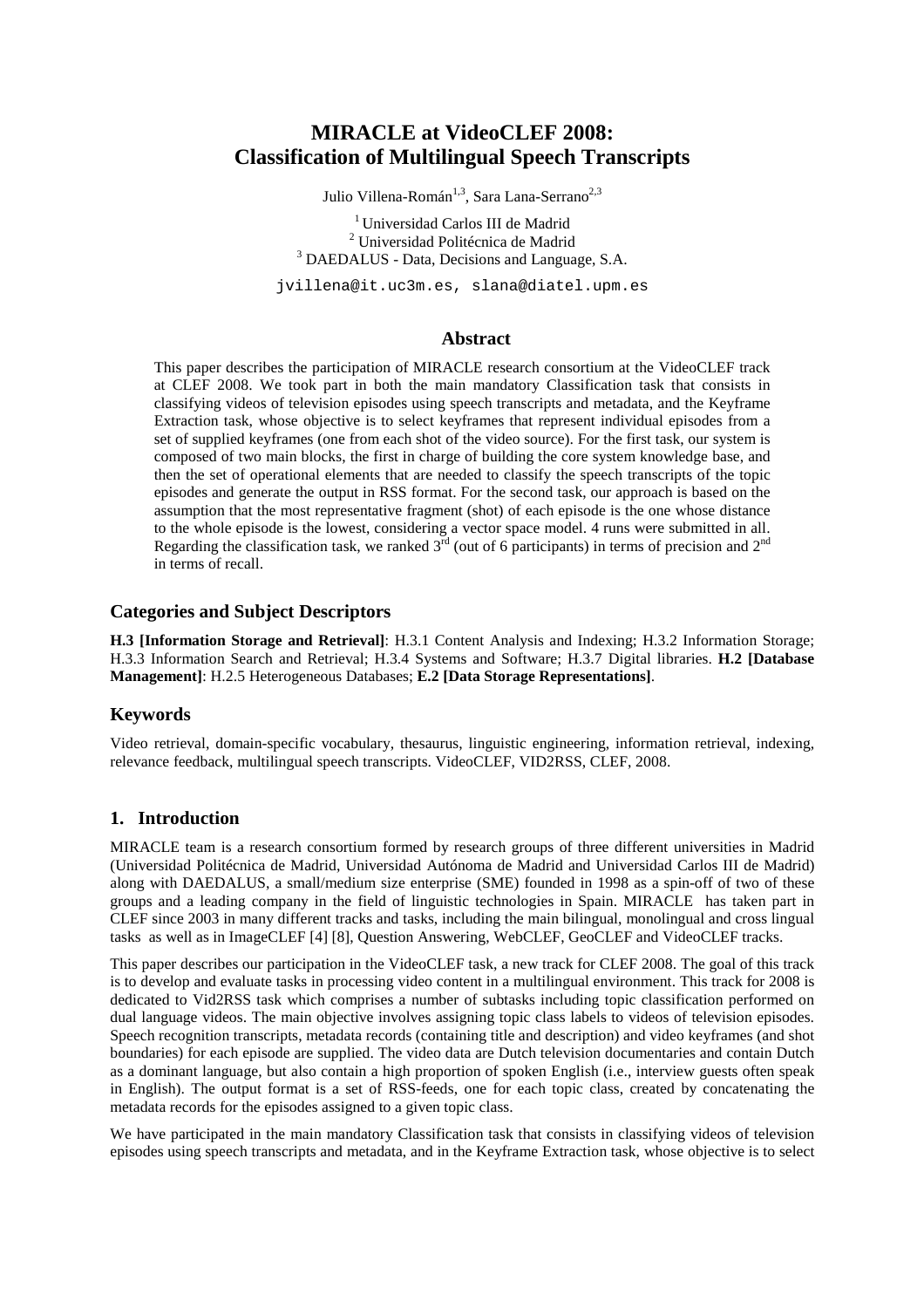keyframes that represent individual episodes from a set of supplied keyframes (one from each shot of the video source).

#### **2. Classification task**

The objective of the mandatory Classification task is to perform the speech recognition transcript-based topic classification (i.e., classify the videos of the television documentary episodes using the speech recognition output only). Videos include dual language (Dutch + English) episodes. Output is 10 topic-based feeds, each containing the episodes that have been classified in that topic category. The defined topic classes are Archeology, Architecture, Chemistry, Dance, Film, History, Music, Paintings, Scientific research and Visual arts. While classification task I is based on episode speech transcripts only, classification task II allows to use episode metadata for classification.

Figure 1 shows the logical architecture of our system. The system is composed of two main blocks. The first block is in charge of building a corpus that can be used as the core system knowledge base. The second block includes the set of operational elements that are needed to classify the speech transcripts of the topic episodes and generate the output in RSS format. Those operational elements cover an information retrieval system and a classifier, as well as auxiliary modules for text extraction, filtering and RSS generation.



**Figure 1.** Overview of the classification system

The first step is to obtain the necessary training data for the classifier, as part of the task is, given the description of the subject class, to gather the necessary data to train the classifier. Our knowledge base for training the classifier was generated from Wikipedia articles. In order to do so, we first established a matching between the topic classes provided for the task and the classification topics that Wikipedia uses for articles, encoded in metadata. The next step was to obtain a list of Wikipedia articles belonging to each of the 10 topic class, for each task language, i.e. English and Dutch. Table 1 shows the number of articles for each topic class and language.

| <b>Topic</b>        | EN   | NL    |
|---------------------|------|-------|
| Archaeology         | 666  | 1280  |
| Architecture        | 1409 | 2002  |
| Chemistry           | 2207 | 3130  |
| Dance               | 497  | 3248  |
| Film                | 338  | 4934  |
| History             | 1655 | 7822  |
| Music               | 506  | 8691  |
| Paintings           | 612  | 213   |
| Scientific research | 2845 | 15307 |
| Visual arts         | 754  | 1280  |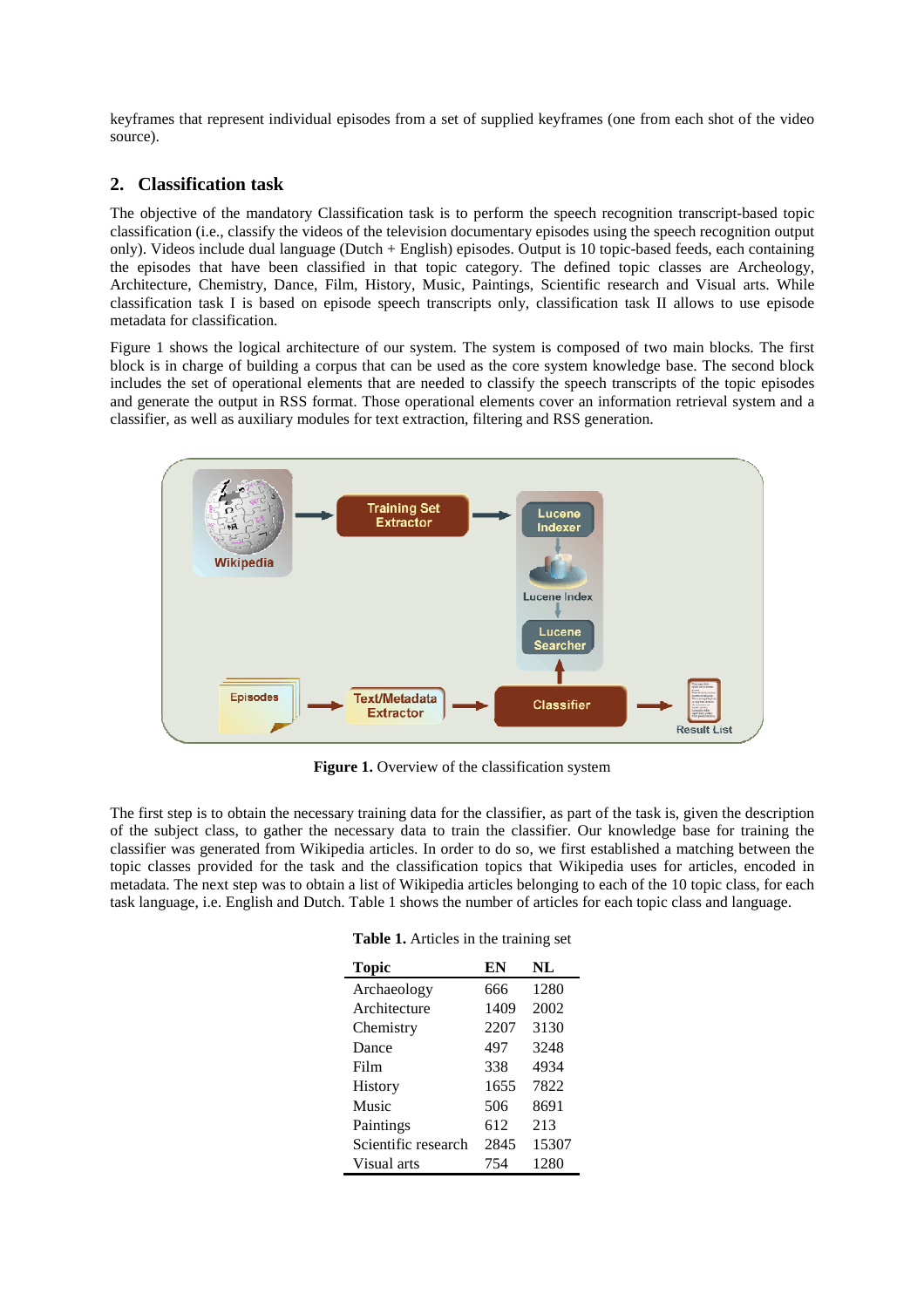Next, each document is processed through the following sequence of operations:

- 1. **Text extraction:** Ad-hoc scripts are run to obtain the actual text content of articles, filtering out Wikipedia tags.
- 2. **Diacritics removal and conversion to lowercase:** all terms are normalized by removing diacritics (in the case of Dutch) and changing all letters to lowercase.
- 3. **Filtering:** All words recognized as stopwords are filtered out. Stopwords in the two target languages were initially obtained from [6] and afterwards extended using several other sources [3] as well as our own knowledge and resources.
- 4. **Stemming:** This process is applied to each one of the terms to be indexed or used for retrieval. Standard stemmers from Porter [5] have been used.

The processed corpus is indexed with Lucene retrieval engine [1] to allow a fast and efficient access to information needed for the classification. Two different indexes are built, one for each language.

The classifier is based on the k-Nearest Neighbour algorithm [7]. To find the class for a given episode, the content is first processed as explained before. Then the whole set of resulting terms is used to build a query that is given to the Lucene search engine to obtain the list of the top k most relevant (i.e., most similar) articles in the Wikipedia-based corpus. Finally, the class of the given episode is the most frequent class in the top k results. After some preliminary experiments, a value of k set to 10 was chosen for our runs.

## **3. Keyframe extraction task**

Our system is based on the assumption that, in the context of a vector space model representation [2], the most representative fragment (shot) of each episode (represented by a vector) is the one whose distance to the whole episode (also a vector) is the lowest. The contents of both each shot and the whole episode are first processed as explained before, after extracting the text from the speech transcription. Based on the vector space model, a weighted vector is built for each episode and set of shots, representing the term frequency of the main most significant terms in the given episode. Finally the keyframe extraction module selects the keyframe belonging to the most representative shot in the episode, which is the shot whose vector has the lowest distance from (i.e., is nearest) the vector of the whole episode. The metric used here was the cosine distance [2], although Euclidean distance could also be valid. An overview of the system architecture is shown in Figure 2.



**Figure 2**. Overview of the keyframe extraction system

### **4. Experiments and results**

We have submitted different runs for each proposed subtask: three for the classification task and one for the keyframe extraction. Table 2 shows the list of submitted runs.

| <b>Table 2.</b> List of runs |  |  |  |
|------------------------------|--|--|--|
|------------------------------|--|--|--|

| <b>Run Identifier</b> Language |           | Task                                                  |
|--------------------------------|-----------|-------------------------------------------------------|
| <b>MIRACLE-CNL</b>             | NL.       | Classification $I + Keyframe_{\text{r}}$ Extraction I |
| <b>MIRACLE-CNLEN</b>           | $NI + EN$ | Classification I                                      |
| <b>MIRACLE-CNLMeta</b>         | NL.       | Classification II                                     |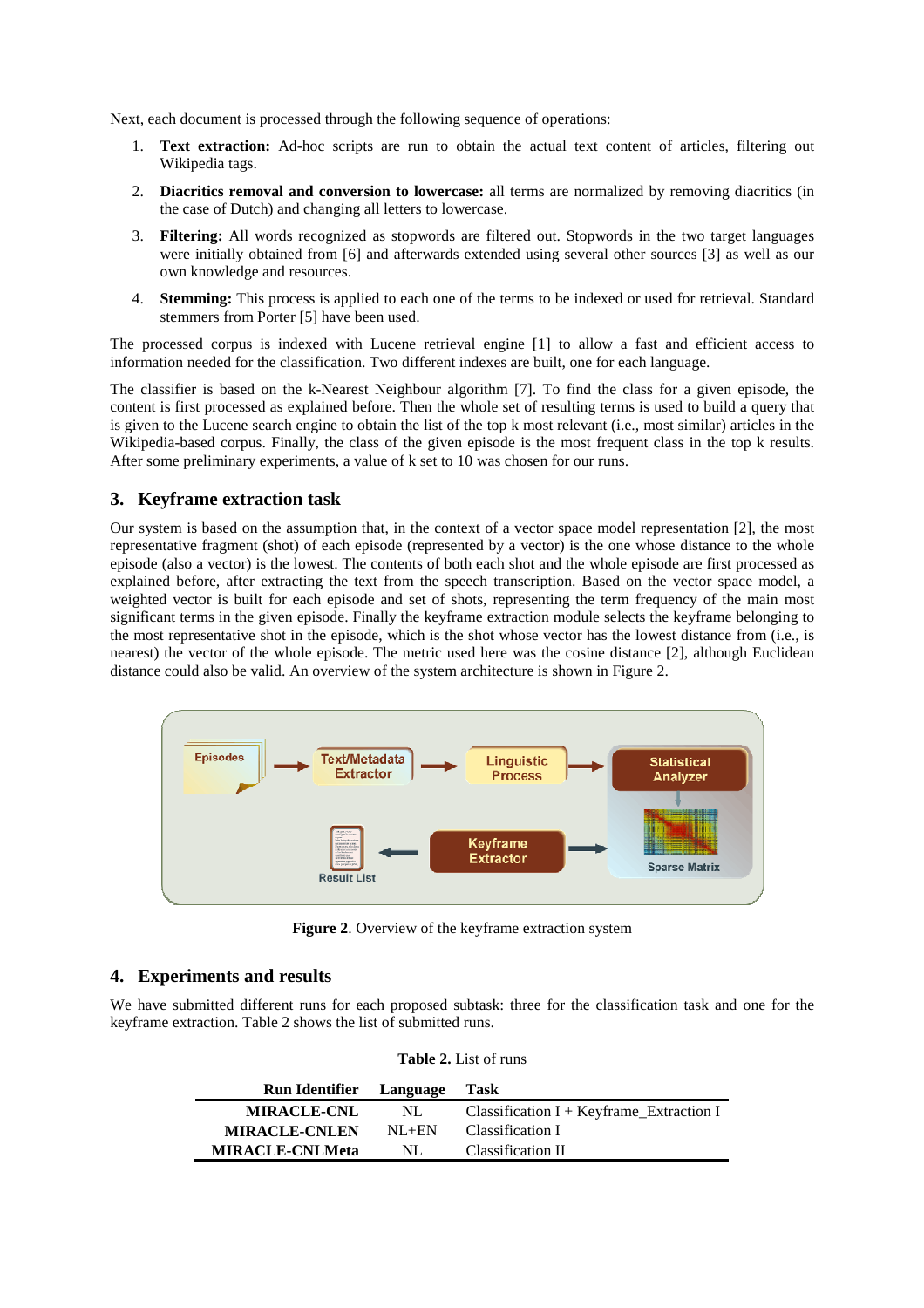In short, "CNL" run only uses the index for the Dutch corpus, "CNLEN" uses both indexes and gathers together results from any of them, and "CNLMeta" uses the Dutch index but also includes the episode metadata to build the query for the retrieval engine.

Table 3 shows the values of precision and recall obtained by the different runs in the classification task. Classes marked in italics are those whose number of relevant documents is equal to 0, i.e., no episode belongs to this class, according to the task organizers.

It can be observed that the best precision is achieved with the "CNL" run in which only the Dutch transcription is used. When the knowledge base and the transcription in English are involved, results are noticeably and significantly worse. This could be directly motivated by the fact that the dominant language of the episodes is Dutch. However, the best modelled class is "Music", corresponding to one of the classes that own a higher number of Wikipedia articles in the training set. This may suggest other explanations, such as the fact that training set (the knowledge base) for English is much smaller than the one available for Dutch. Another possible explanation could be that the voice recognition system for English is not as good as for Dutch. Obviously, these issues have to be further studied.

|                                   | <b>Precision</b> |              |                | Recall     |              |                |
|-----------------------------------|------------------|--------------|----------------|------------|--------------|----------------|
|                                   | <b>CNL</b>       | <b>CNLEN</b> | <b>CNLMeta</b> | <b>CNL</b> | <b>CNLEN</b> | <b>CNLMeta</b> |
| Archaeology                       | 0.25             | 0.25         | 0.40           | 0.14       | 0.14         | 0.29           |
| Architecture                      | 0.00             | 0.00         | 0.00           | 1.00       | 1.00         | 1.00           |
| Chemistry                         | 0.00             | 0.00         | 0.00           | 1.00       | 1.00         | 1.00           |
| Dance                             | 0.00             | 0.00         | 0.13           | 0.00       | 0.00         | 0.67           |
| Film                              | 1.00             | 0.25         | 1.00           | 0.00       | 0.33         | 0.00           |
| <b>History</b>                    | 0.25             | 0.26         | 0.38           | 0.30       | 0.50         | 0.60           |
| Music                             | 0.64             | 0.65         | 0.65           | 0.95       | 1.00         | 1.00           |
| Paintings                         | 1.00             | 0.00         | 1.00           | 0.00       | 0.00         | 0.00           |
| Scientific Research               | 0.29             | 0.21         | 0.21           | 1.00       | 1.00         | 1.00           |
| Visual Arts                       | 1.00             | 0.20         | 0.14           | 0.00       | 0.40         | 0.20           |
| ALL (microaveraged <sup>1</sup> ) | 0.43             | 0.29         | 0.37           | 0.51       | 0.61         | 0.65           |
| ALL (macroaveraged <sup>1</sup> ) | 0.44             | 0.18         | 0.39           | 0.44       | 0.54         | 0.58           |

|  | <b>Table 3.</b> Classification task results |  |
|--|---------------------------------------------|--|
|--|---------------------------------------------|--|

 $<sup>1</sup>$  By definition, macroaverage values are computed as the mean of values of all classes that are first individually</sup> calculated. In contrast, the microaverage measures first obtain the aggregate counts for all classes and then calculate the values of precision and recall.



**Figure 3**. Summary of classification task results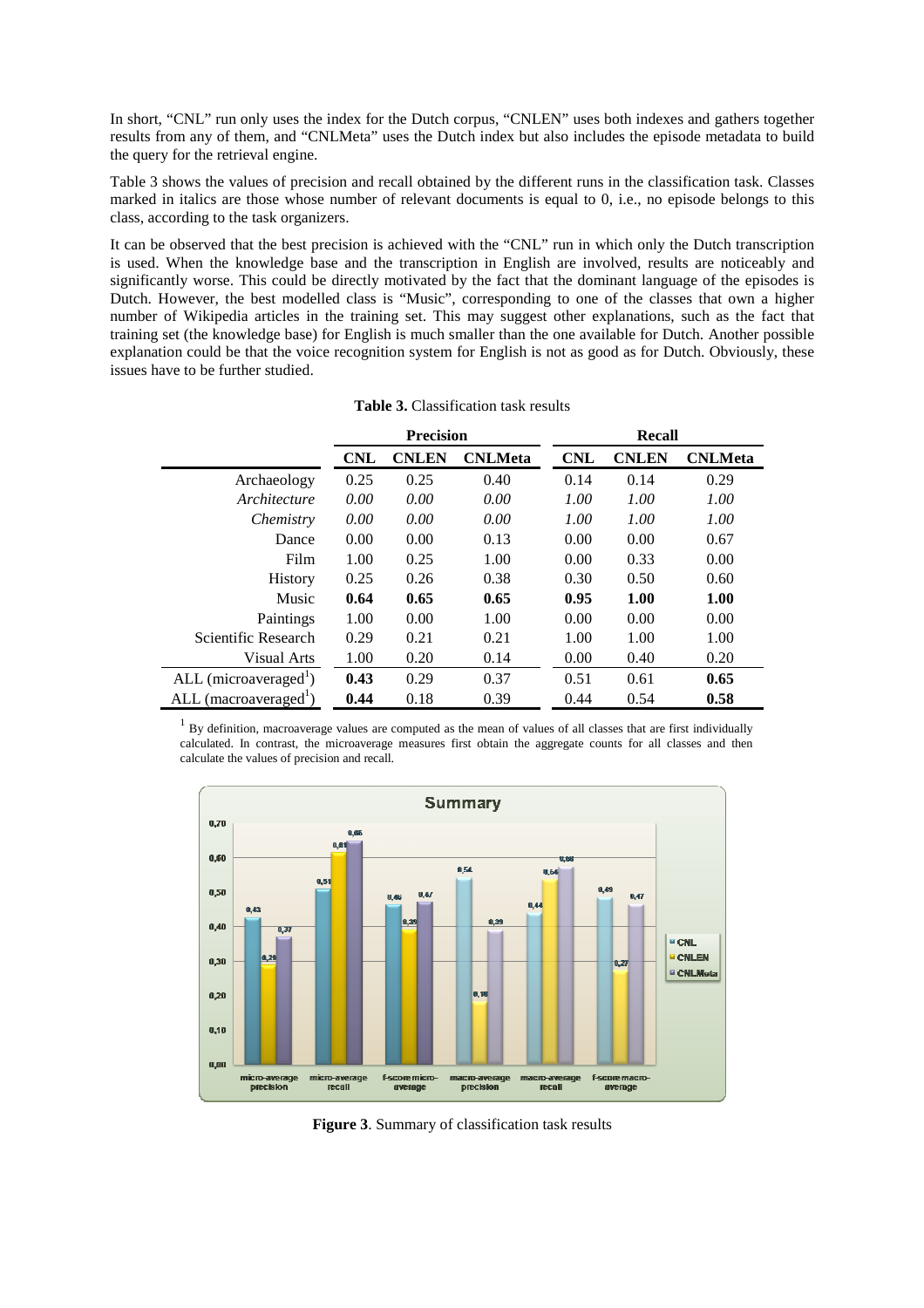Although results for the classification task II, i.e. including metadata, seem to be worse than results for classification task I, this is misleading. For all classes except Scientific research and Visual arts, precision values are higher if metadata is used, but the average value is worse specially due to the very low value for Visual arts. This issue still has to be analyzed.

Comparing to other groups, we successfully ranked  $3<sup>rd</sup>$  out of 6 participants in terms of precision,  $2<sup>nd</sup>$  in terms of recall and also f-score (not shown in the table).

Regarding the keyframe extraction task, MIRACLE was the only participant who submitted results. Thus, the evaluation has been manually made. Five native Dutch speakers (in the age range 20-50) were presented with the title and the description of each video episode along with two keyframes, one manually extracted and one automatically extracted provided by us. They were asked to choose which keyframe they preferred. Of the 40 videos, 1 did not have a keyframe. In two cases, the keyframe chosen manually and that chosen by the system was the same. Thus, each subject was asked about 37 different pairs of keyframes.

On average, the subjects chose the automatic over the manually selected keyframe in 15.2 cases (41.08%) and the manually over the automatic in 21.8 cases (58.92%). Table 4 shows the results of the evaluation process. The "Automatic keyframe" and "Manual keyframe" column represent the number of episodes that the evaluator has selected as more adequate between the automatically or manually extracted keyframe. The last column tries to show the number of correctly extracted keyframes, assuming that the evaluator has chosen correctly.

|           | <b>Automatic</b><br>keyframe | <b>Manual</b><br><b>Keyframe</b> | Well selected? |
|-----------|------------------------------|----------------------------------|----------------|
| Subject 1 | 16                           | 21                               | 18             |
| Subject 2 | 14                           | 23                               | 16             |
| Subject 3 | 16                           | 21                               | 18             |
| Subject 4 | 17                           | 20                               | 19             |
| Subject 5 | 13                           | 24                               | 15             |
| Average   | 41.08%                       | 58.92%                           | 44.10%         |

#### **Table 4**. Keyframe extraction task results

These promising figures indicate that the automatically extracted keyframes may be strong competitors with the manual ones in the short- or middle-term future.

### **5. Conclusions and Future Work**

After a preliminary analysis of results obtained in the classification task, we can conclude that there seems to be a direct relationship between the knowledge base associated to a given class and results achieved in it. This probably indicates that the architecture of the system and provided algorithms are useful, but more effort must be invested to improve the knowledge base, both in its volume (coverage) and the pre-processing activities.

Despite the subjectivity of the keyframe extraction task and lack of any reference experiment to which compare our own system, we can say that these results are promising and encourage us to keep on this line of research for future participations.

### **Acknowledgements**

This work has been partially supported by the Spanish R+D National Plan, by means of the project BRAVO (Multilingual and Multimodal Answers Advanced Search – Information Retrieval), TIN2007-67407-C03-03 and by Madrid R+D Regional Plan, by means of the project MAVIR (Enhancing the Access and the Visibility of Networked Multilingual Information for the Community of Madrid), S-0505/TIC/000267.

### **References**

- [1] Apache Lucene project. On line http://lucene.apache.org [Visited 10/08/2008].
- [2] Baeza-Yates, R., Ribeiro-Prieto B.: Modern Information Retrieval. Addison Wesley (1999).